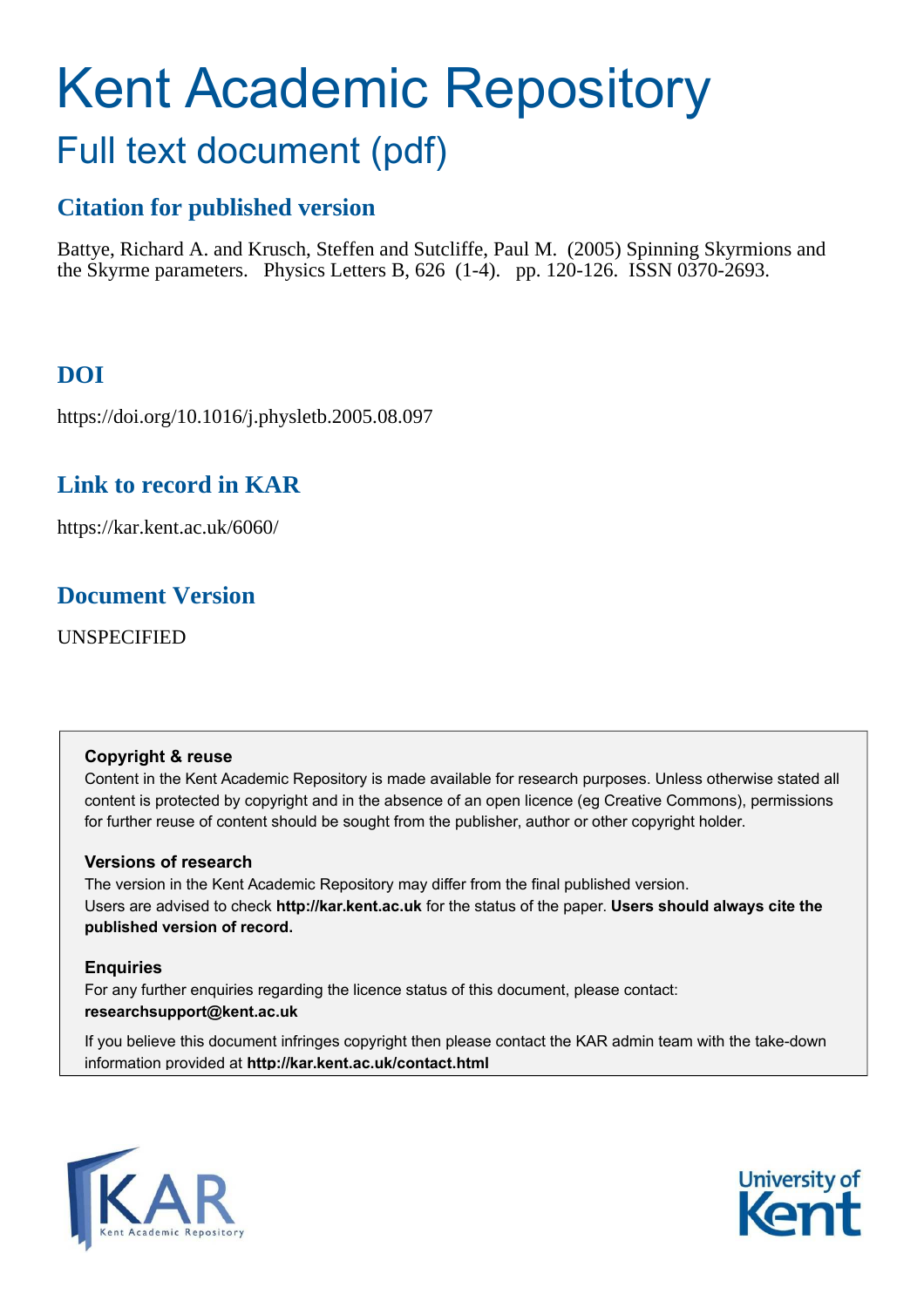#### Spinning Skyrmions and the Skyrme Parameters

Richard A. Battye<sup>1</sup>, Steffen Krusch<sup>2</sup> and Paul M. Sutcliffe<sup>2</sup>

<sup>1</sup> Jodrell Bank Observatory, Macclesfield, Cheshire SK11 9DL U.K. & School of Physics and Astronomy, Schuster Laboratory,

University of Manchester, Brunswick St, Manchester M13 9PL, U.K. Email : rbattye@jb.man.ac.uk

2 Institute of Mathematics, University of Kent, Canterbury, CT2 7NF, U.K. Email : S.Krusch@kent.ac.uk Email : P.M.Sutcliffe@kent.ac.uk

July 2005

#### Abstract

The traditional approach to fixing the parameters of the Skyrme model requires the energy of a spinning Skyrmion to reproduce the nucleon and delta masses. The standard Skyrme parameters, which are used almost exclusively, fix the pion mass to its experimental value and fit the two remaining Skyrme parameters by approximating the spinning Skyrmion as a rigid body. In this paper we remove the rigid body approximation and perform numerical calculations which allow the spinning Skyrmion to deform and break spherical symmetry. The results show that if the pion mass is set to its experimental value then the nucleon and delta masses can not be reproduced for any values of the Skyrme parameters; the commonly used Skyrme parameters are simply an artifact of the rigid body approximation. However, if the pion mass is taken to be substantially larger than its experimental value then the nucleon and delta masses can be reproduced. This result has a significant effect on the structure of multi-Skyrmions.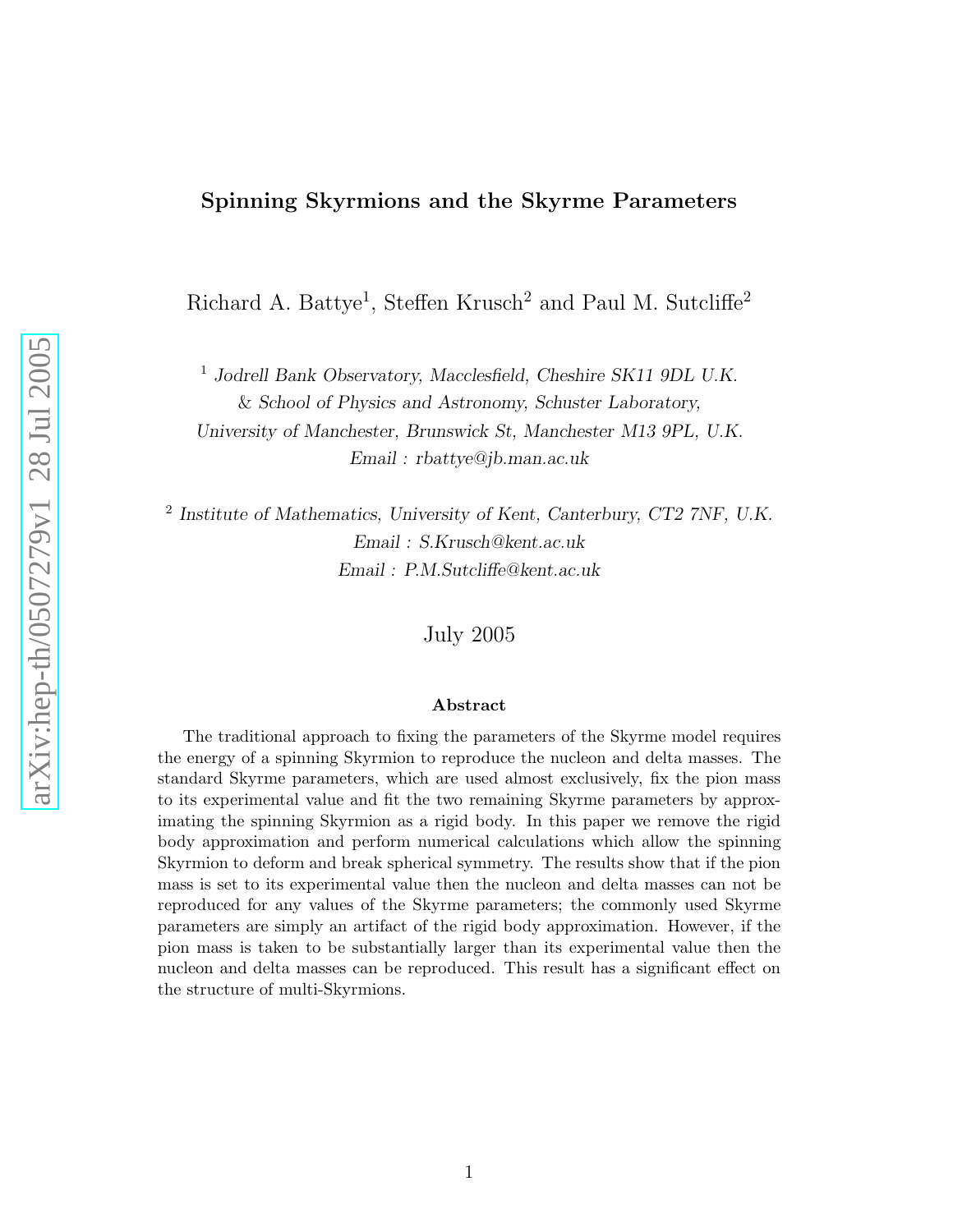### 1 Introduction

The Skyrme model [13] is a nonlinear theory of pions which is an approximate, low energy effective theory of quantum chromodynamics, obtained in the limit of a large number of quark colours [15]. Skyrmions are topological soliton solutions of the model and are candidates for an effective description of nuclei, with an identification between soliton and baryon numbers.

The Lagrangian of the Skyrme model contains only three free parameters; two of these set the energy and length units and the third corresponds to the (tree-level) pion mass. In Ref.[2] the energy and length units were calculated by fitting to the masses of the nucleon and delta resonance assuming massless pions, and in Ref.[1] this calculation was repeated using the experimental value for the pion mass. This set of parameters is invariably used in the study of the Skyrme model, and so we shall refer to them as the standard values.

Recently [4] the properties of classical multi-Skyrmions have been investigated for a range of Skyrme parameters and it has been found that important qualitative differences arise as the Skyrme parameters are varied. In particular, setting the pion mass to be substantially larger than its experimental value yields multi-Skyrmions whose qualitative features appear to be closer to those of real nuclei. For example, the size of nuclei scales with mass number A like  $A^{1/3}$  rather than like  $\sqrt{A}$ , and the stability properties of small nuclei with  $A = 5$  and  $A = 8$  also seem more realistic. These results provide motivation to re-examine the original work in Refs.[2, 1] where the standard Skyrme parameters were first calculated.

The approach of Refs.[2, 1] involves the zero-mode quantization of a single Skyrmion as a rigid body. This is effectively a study of spinning Skyrmions which assumes that a Skyrmion does not deform as it spins. Early papers [5, 11] pointed out the limitations of this approximation and improved upon it by allowing the Skyrmion to deform within a spherically symmetric hedgehog ansatz. Including only this deformation already reveals that with the experimental value of the pion mass there are now no values of the Skyrme parameters that can fit the masses of both the nucleon and delta. Thus, the standard Skyrme parameters are simply an artifact of the rigid body approximation.

The need to take into account the deformation of a spinning Skyrmion, and in particular to allow deformations which break spherical symmetry, has been noted by several authors [12, 7] using a range of different physical perspectives. In this paper we address this issue by performing numerical computations of spinning Skyrmions in the full field theory assuming only an axial symmetry. We compute the energies of spinning Skyrmions for a range of Skyrme parameters and pion masses, and find that the nucleon and delta masses can be fit to the experimental values only if the pion mass is taken to be larger than twice the experimental value. A larger value for the tree-level pion mass is not necessarily in conflict with the smaller experimental value, as we discuss in the next section.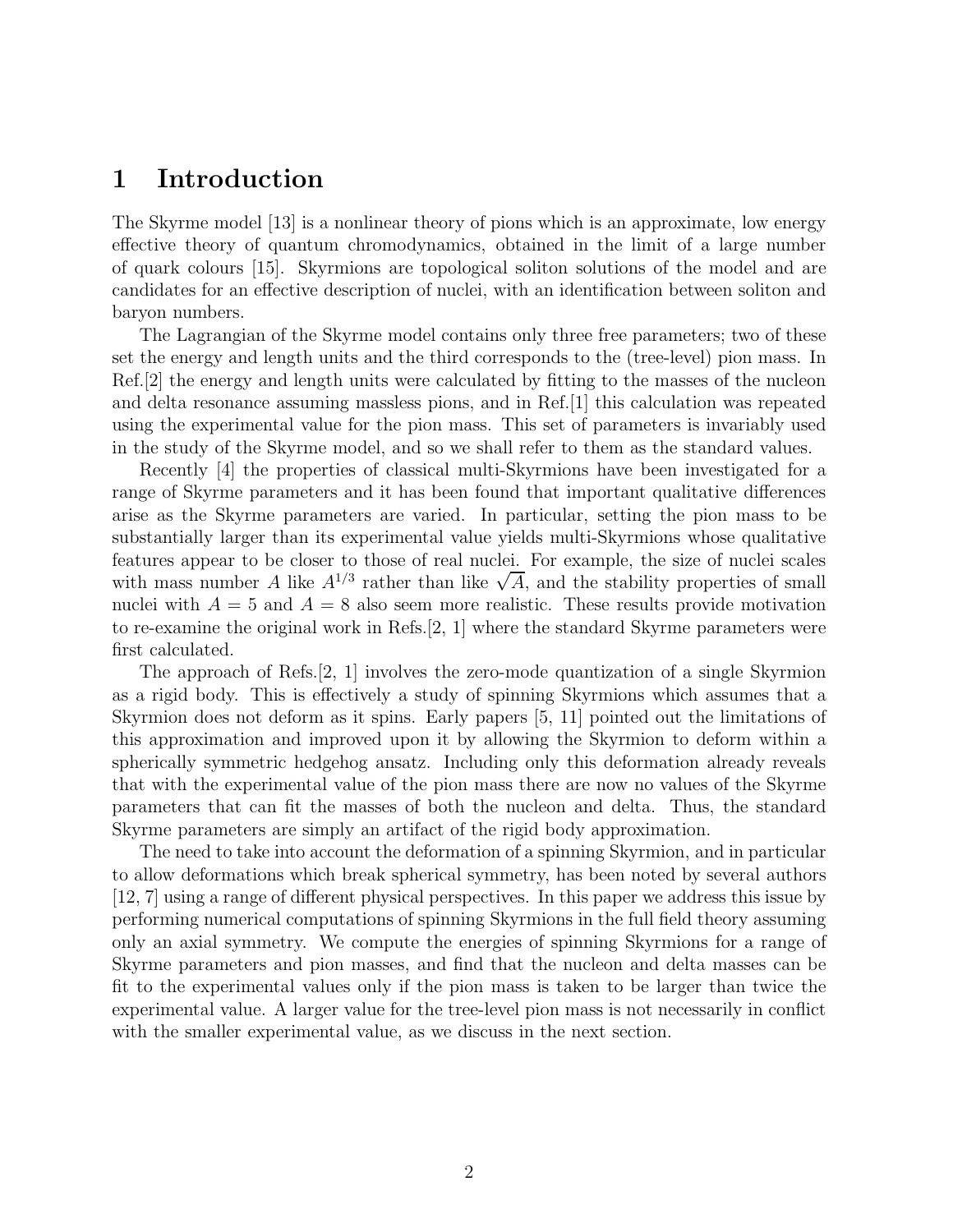#### 2 Spinning Skyrmions

The field of the Skyrme model [13] is an  $SU(2)$ -valued scalar U. It is convenient to introduce the su(2)-valued current  $R_{\mu} = (\partial_{\mu}U)U^{\dagger}$  and write the Lagrangian as

$$
L = \int \left\{ -\frac{F_{\pi}^2}{16} \text{Tr}(R_{\mu} R^{\mu}) + \frac{1}{32e^2} \text{Tr}([R_{\mu}, R_{\nu}][R^{\mu}, R^{\nu}]) + \frac{m_{\pi}^2 F_{\pi}^2}{8} \text{Tr}(U - 1) \right\} d^3x.
$$
 (2.1)

Here  $F_{\pi}$ , e and  $m_{\pi}$  are parameters, whose values are fixed by comparison with experimental data.  $F_{\pi}$  may be interpreted as the pion decay constant, e is a dimensionless constant and  $m_{\pi}$  has the interpretation of the tree-level pion mass (we use units in which  $\hbar$  is one). The experimental values for the pion decay constant and pion mass are  $F_{\pi} = 186$  MeV and  $m_{\pi} = 138$  MeV respectively.

The approach of Refs. [2, 1] is to fix  $F_{\pi}$  and e by fitting the energies of a quantized Skyrmion to the masses of the nucleon and delta resonance, assuming either massless pions [2] or the experimental value for the pion mass [1], yielding the standard values  $m_{\pi} = 138$  MeV,  $F_{\pi} = 108$  MeV and  $e = 4.84$ . Note that this value of  $F_{\pi}$  is substantially lower than the experimental value, but if  $F_{\pi}$  and  $m_{\pi}$  are both fixed to the experimental values then the only free parameter is e, and this does not allow a simultaneous fit for both the nucleon and delta masses.

The quantization of the Skyrme model is difficult due to the fact that it is a nonrenormalizable field theory. One optimistic approach is that these effects can be partially modeled by a renormalization of the Skyrme parameters, in which case  $F_{\pi}$  and  $m_{\pi}$  could be interpreted as the renormalized pion decay constant and the renormalized pion mass. Therefore values which differ from the experimental values are not necessarily a contradiction. Furthermore, we are mainly interested in reproducing the properties of nuclei for all nucleon numbers and are willing to place less emphasis on matching the pion physics if necessary. In this paper we shall treat the three Skyrme parameters  $F_{\pi}$ , e and  $m_{\pi}$  all as free parameters, and indeed we find that neither  $F_{\pi}$  nor  $m_{\pi}$  can be set to their experimental value if the nucleon and delta masses are to be fit, once the deformation of a spinning Skyrmion is taken into account.

It is useful to rescale the spacetime coordinates by  $x_{\mu} \mapsto 2x_{\mu}/(eF_{\pi})$  so that the relative coefficient between the first two terms in (2.1) is independent of the Skyrme parameters. After applying this rescaling the Lagrangian becomes

$$
L = \frac{F_{\pi}}{4e} \int \left\{ -\frac{1}{2} \text{Tr}(R_{\mu} R^{\mu}) + \frac{1}{16} \text{Tr}([R_{\mu}, R_{\nu}][R^{\mu}, R^{\nu}]) + m^2 \text{Tr}(U - 1) \right\} d^3x \tag{2.2}
$$

where we have introduced the rescaled pion mass  $m = 2m_\pi/(F_\pi e)$ . From this form of the Lagrangian it is now clear that the parameter combinations  $F_{\pi}/(4e)$  and  $2/(eF_{\pi})$  merely determine the energy and length units of classical static Skyrmions. However, the rescaled pion mass m can not be scaled away and so can have an effect on Skyrmion structure. A recent study [4] has demonstrated that significant qualitative differences arise for multi-Skyrmions as the parameter  $m$  is varied, so the determination of the parameters of the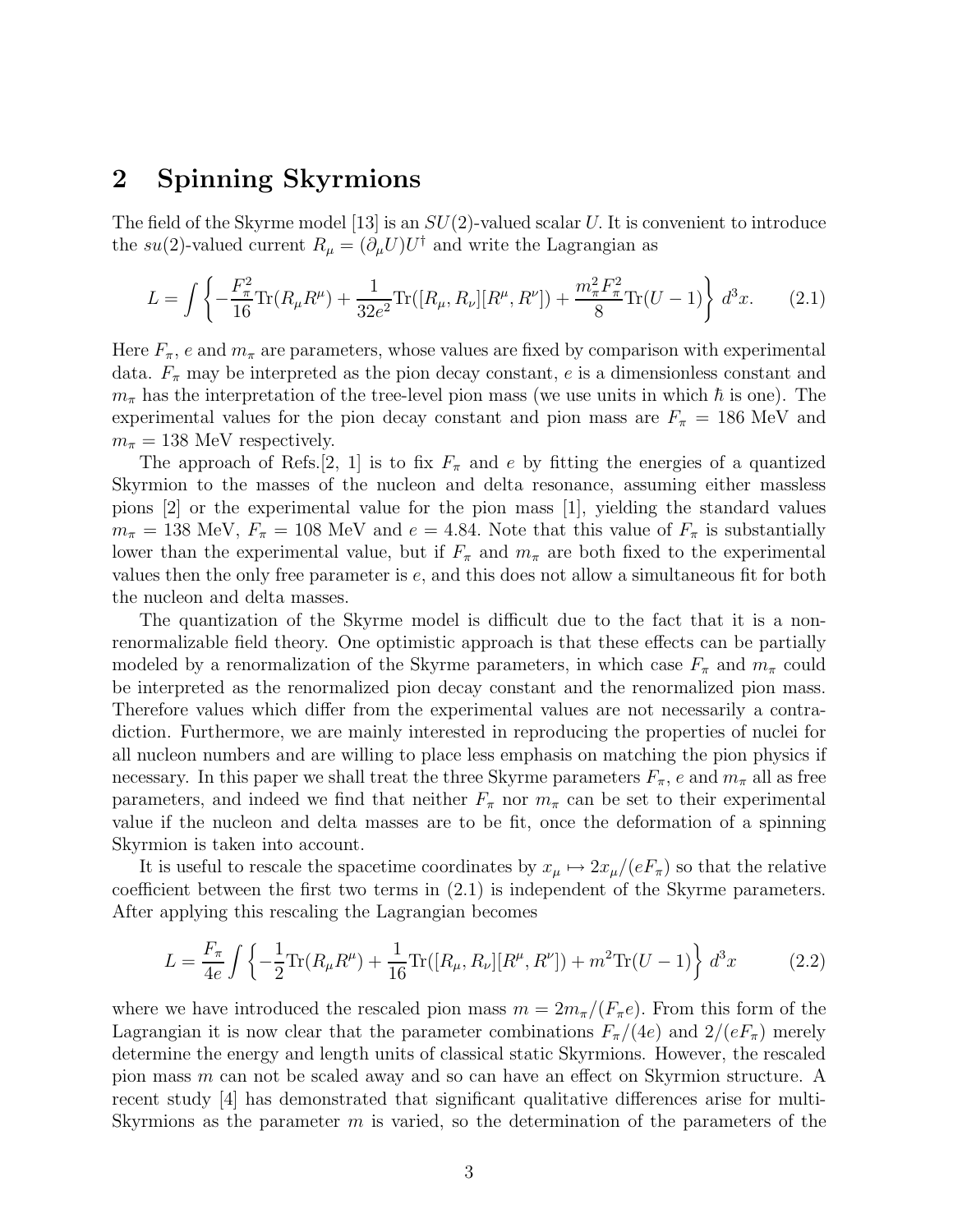Skyrme model (and in particular  $m$ ) is important. Note that, in the quantization of a Skyrmion we must consider its spin, and then the parameters  $F_{\pi}$  and e can not simply be scaled away.

For a classical static Skyrmion the energy derived from the Lagrangian (2.2) is

$$
E_0 = \frac{F_\pi}{4e} \int \left\{ -\frac{1}{2} \text{Tr}(R_i R_i) - \frac{1}{16} \text{Tr}([R_i, R_j][R_i, R_j]) + m^2 \text{Tr}(1 - U) \right\} d^3 x \,. \tag{2.3}
$$

The standard approach of Refs.  $[2, 1]$  is to quantize the rotational zero modes of the Skyrmion as a rigid body, which yields multiplets with equal spin and isospin in each multiplet. The details are as follows.

In spherical polar coordinates  $(r, \theta, \phi)$  the ansatz for a hedgehog Skyrmion rigidly rotating around the  $\phi$ -axis is

$$
U = \cos f + i \sin f(\tau_3 \cos \theta + \sin \theta (\tau_1 \cos(\phi + \omega t) + \tau_2 \sin(\phi + \omega t))) \tag{2.4}
$$

where  $\tau_i$  denote the Pauli matrices,  $f(r)$  is the radial profile function (with boundary conditions  $f(0) = \pi$  and  $f(\infty) = 0$ ) and  $\omega$  is the rotation frequency in the rescaled coordinates; note that the rotation frequency in physical units is given by  $\Omega = \omega e F_{\pi}/2$ .

Substituting this ansatz into the Lagrangian (2.2) gives

$$
L = \frac{1}{2}\Lambda\Omega^2 - E_0,\tag{2.5}
$$

where  $E_0$  is the static energy

$$
E_0 = \frac{\pi F_\pi}{e} \int_0^\infty \left\{ r^2 f'^2 + 2\sin^2 f \left( 1 + f'^2 \right) + \frac{\sin^4 f}{r^2} + 2m^2 r^2 (1 - \cos f) \right\} dr,\tag{2.6}
$$

and  $\Lambda$  is the moment of inertia

$$
\Lambda = \frac{16\pi}{3e^3 F_\pi} \int_0^\infty \left\{ \sin^2 f \left( r^2 (1 + f^2) + \sin^2 f \right) \right\} dr \,. \tag{2.7}
$$

The equation for the profile function which follows from the Lagrangian (2.5) can equivalently be obtained my minimizing the total energy

$$
E = E_0 + \frac{J^2}{2\Lambda},
$$
\n(2.8)

where  $J = \Omega \Lambda$  is the spin, which is a conserved quantity.

The classical Skyrmion is quantized within the Bohr framework by requiring the spin to be quantized as  $J^2 = j(j+1)$ , where j is the spin quantum number taking values  $j = \frac{1}{2}$  $\overline{2}$ for the nucleon and  $j=\frac{3}{2}$  $\frac{3}{2}$  for the delta. Thus, within the classical picture, the nucleon and delta are simply spinning Skyrmions with a particular rotation frequency.

In the above discussion we have assumed that the spinning Skyrmion remains spherically symmetric. In the treatment of Refs.[2, 1] a further approximation is employed,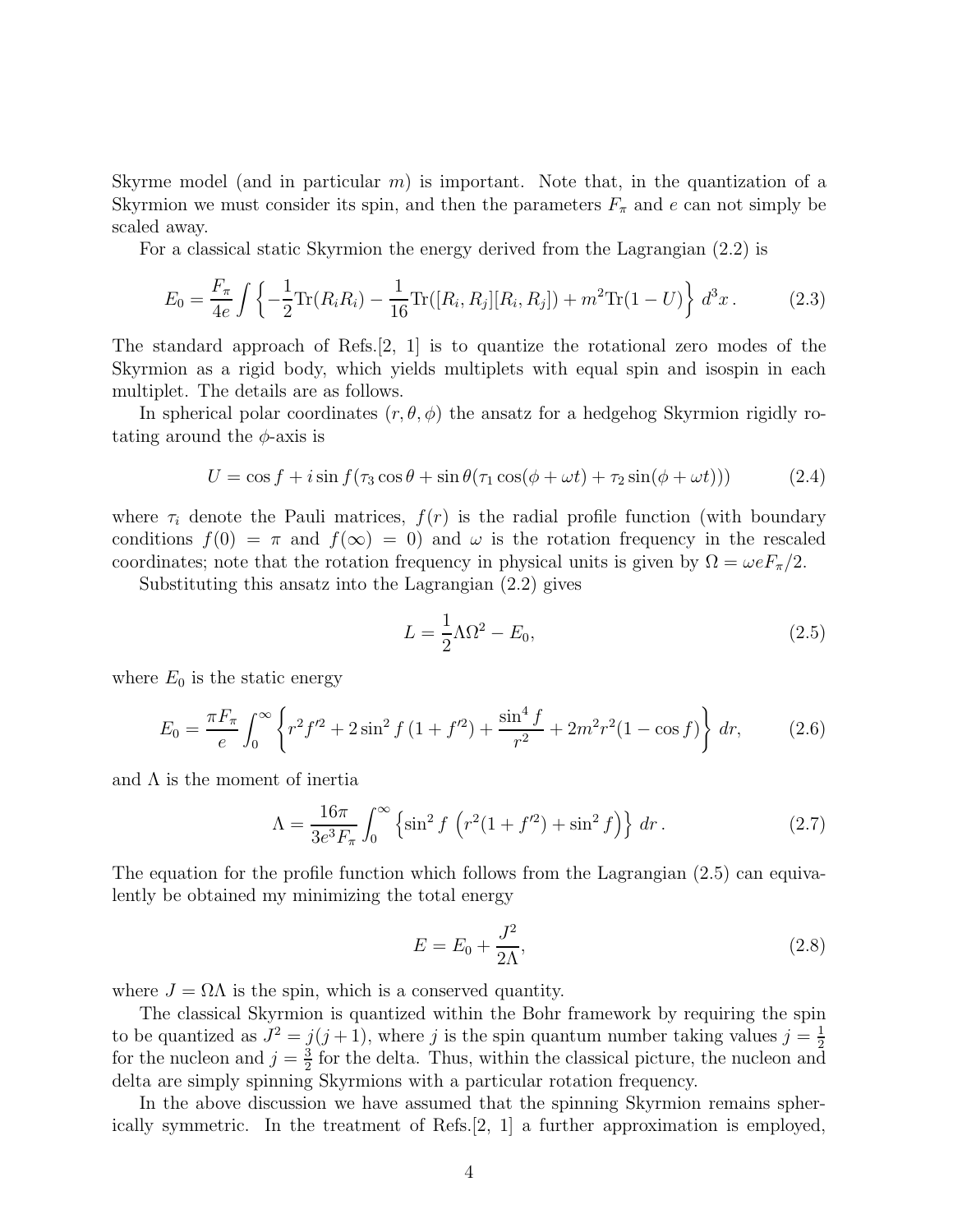namely that the Skyrmion does not deform at all when it spins. In this approach the profile function is not determined by minimization of the total energy (2.8), but rather by minimization of only the static energy  $E_0$ . The additional contribution to the energy due to the spin is then calculated given the static energy minimizing profile function. A crucial point is that this rigid body approximation allows any value of the spin to be obtained for a spinning Skyrmion, since one simply sets the rotation frequency to be  $\Omega = J/\Lambda$ , where Λ is the moment of inertia of the static Skyrmion.

Setting the pion mass to its experimental value ( $m_{\pi} = 138$  MeV) leaves the remaining parameters  $F_{\pi}$  and e to be determined by fixing the energy of the  $j=\frac{1}{2}$  $rac{1}{2}$  and  $j = \frac{3}{2}$  $\frac{3}{2}$  spinning Skyrmions to the masses of the nucleon ( $M_N = 939$  MeV) and delta ( $M_\Delta = 1232$  MeV). In Fig. 1 we plot, for a range of e, the value of  $F_{\pi}$  required to fit the nucleon mass (solid curve) and the value of  $F_{\pi}$  required to fit the delta mass (dashed curve) using the rigid body approximation. These two curves cross at the value  $e = 4.84$  with  $F_{\pi} = 108$  MeV, which are the standard parameter values obtained in Ref. [1] and produce a rescaled pion mass  $m = 0.526$ .

The limitations of the rigid body approximation were highlighted in the papers [5, 11] and a first improvement was made by allowing the Skyrmion to deform within a spherically symmetric hedgehog ansatz. In this approach the profile function  $f(r)$  is determined by minimization of the total energy (2.8). An analysis of the ordinary differential equation for the profile function reveals that a localized finite energy solution exists only if the rotation frequency satisfies the constraint  $\Omega^2 \leq \frac{3}{2} m_{\pi}^2$ . Furthermore, at the maximal rotation frequency  $\Omega = \sqrt{\frac{3}{2}}m_{\pi}$  the moment of inertia  $\Lambda$  is finite so there is an upper bound on the spin J. As the Skyrme parameter  $e$  is increased there is a point at which the required spin for the delta (or nucleon) exceeds the upper bound, so there is no spinning Skyrmion that describes the delta (or nucleon). In Refs. [5, 11] it was found that with the experimental value of the pion mass the standard values for e and  $F_{\pi}$  are in the region for which there is no spinning Skyrmion solution for the delta, so the standard Skyrme parameters are simply an artifact of the rigid body approximation and there are no Skyrme parameters that can be chosen to fit the masses of both the nucleon and delta.

Physically one expects the constraint on the spin to be  $\Omega^2 \leq m_\pi^2$ , since this expresses the fact that the Skyrmion can only spin at  $\underline{\mathbf{a}}$  frequency upto the pion mass before it begins to radiate pions. The extra factor of  $\sqrt{\frac{3}{2}}$  in the constraint for the spinning hedgehog field reflects the fact that the radiation is assumed to be a spherical wave in the hedgehog approximation. A consistent ansatz for a spinning Skyrmion can have at most an axial symmetry and will radiate differently in the directions orthogonal and parallel to the symmetry axis. Thus, although the deformed hedgehog approximation captures the qualitative feature that there is a maximal spin, the quantitative details require the computation of spinning Skyrmions with axial symmetry.

A limited numerical study (using small grids) of axially symmetric spinning Skyrmions has been performed [14], but for only one set of Skyrme parameters, so the dependence on the Skyrme parameters that we wish to address in this study has not been investigated.

Introducing cylindrical polar coordinates  $\rho, \chi, z$  the ansatz for an axially symmetric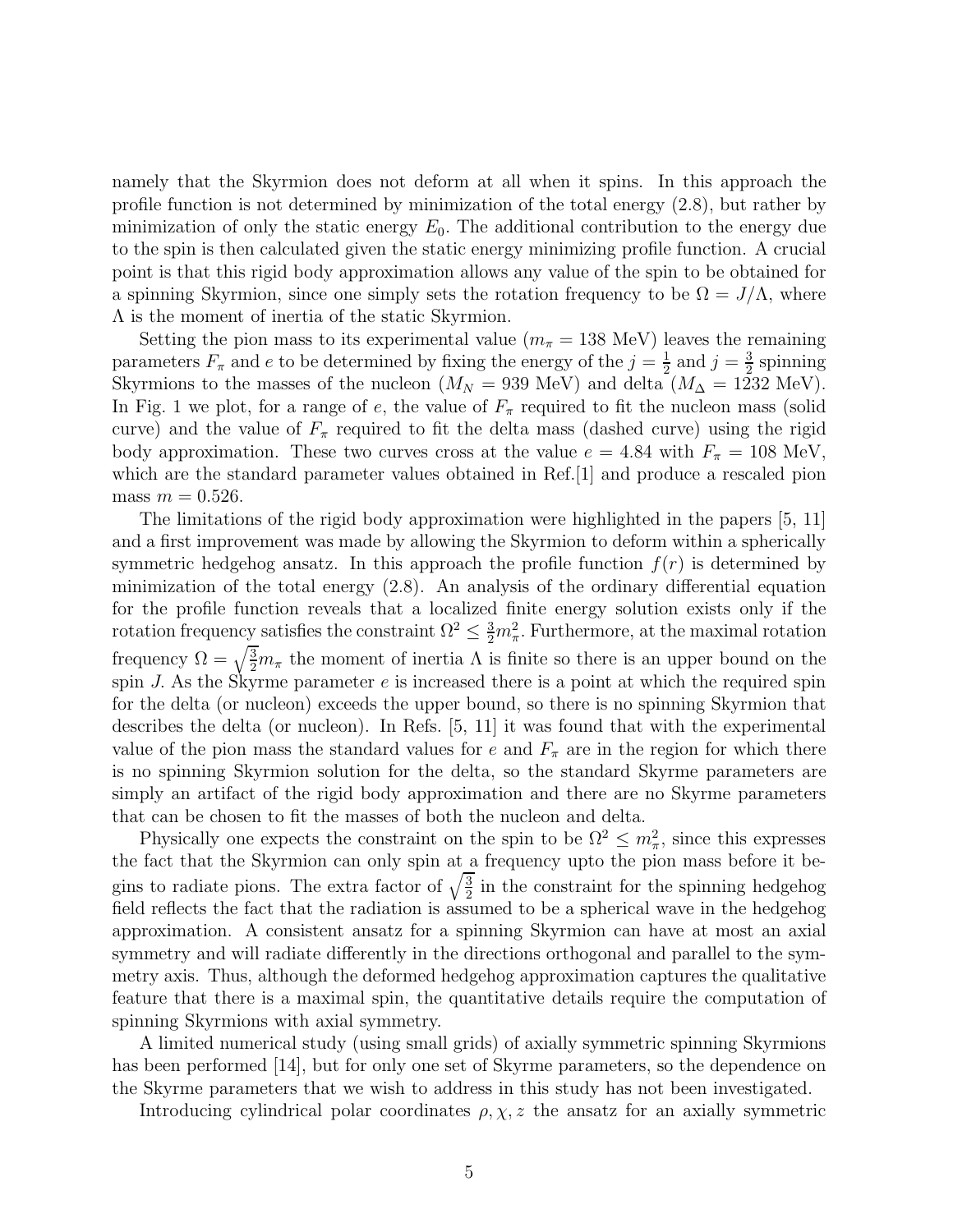spinning Skyrmion is a simple generalization of the one introduced in Ref.[8] and is given by

$$
U = \psi_3 + i\psi_2 \tau_3 + i\psi_1 (\tau_1 \cos(\chi + \omega t) + \tau_2 \sin(\chi + \omega t))
$$
 (2.9)

where  $\psi(\rho, z) = (\psi_1, \psi_2, \psi_3)$  is a three-component unit vector that is independent of  $\chi$ . The boundary conditions on  $\psi$  are that  $\psi \to (0, 0, 1)$  as  $\rho^2 + z^2 \to \infty$ , and on the symmetry axis  $\rho = 0$  we require  $\psi_1 = 0$  and  $\partial_{\rho} \psi_2 = \partial_{\rho} \psi_3 = 0$ .

With the axial ansatz  $(2.9)$  the expressions for the static energy and moment of inertia become

$$
E_0 = \frac{\pi F_\pi}{2e} \int \{ (\partial_\rho \boldsymbol{\psi} \cdot \partial_\rho \boldsymbol{\psi} + \partial_z \boldsymbol{\psi} \cdot \partial_z \boldsymbol{\psi}) (1 + \frac{\psi_1^2}{\rho^2}) + |\partial_\rho \boldsymbol{\psi} \times \partial_z \boldsymbol{\psi}|^2 + \frac{\psi_1^2}{\rho^2} + 2m^2 (1 - \psi_3) \} \rho \, d\rho \, dz
$$
\n(2.10)

$$
\Lambda = \frac{4\pi}{e^3 F_\pi} \int \{ \psi_1^2 (\partial_\rho \psi \cdot \partial_\rho \psi + \partial_z \psi \cdot \partial_z \psi + 1) \} \rho \, d\rho \, dz \,. \tag{2.11}
$$

For a given spin  $J = \sqrt{j(j+1)}$  the configuration which minimizes the total energy (2.8) needs to be computed, with  $E_0$  and  $\Lambda$  given by (2.10) and (2.11). This minimization is performed numerically using a simulated annealing algorithm on a grid in the  $(\rho, z)$ -plane containing  $250 \times 500$  grid points and a lattice spacing of 0.06.

With the pion mass set to its experimental value of  $m_{\pi} = 138$  MeV, we calculate, for a range of the Skyrme parameter e, the value of  $F_{\pi}$  required to match the energy of a  $j=\frac{1}{2}$  $\overline{2}$ spinning Skyrmion to the nucleon mass and also the value of  $F_{\pi}$  required to match the  $j=\frac{3}{2}$  $\frac{3}{2}$  spinning Skyrmion energy to the delta mass.

The results of the simulated annealing minimization are displayed in Fig. 1, where circles denote the values required for the nucleon fit and squares denote the delta fit. Note that the results of the axial calculation (circles and squares) are extremely close to those of the rigid body approximation (solid and dashed curves), indicating that for this value of the pion mass there is little deformation of the spinning Skyrmion. However, the crucial point is that the spinning Skyrmion exists only if the parameter  $e$  is less than a critical value, which is why the axial data in Fig. 1 terminates. At the termination point, the rotation frequency Ω, which we calculate as  $J/\Lambda$ , is equal to the pion mass  $m_\pi$  and therefore the Skyrmion has attained its maximal value of the spin. If e is increased beyond this value the Skyrmion can not be spun fast enough to reach the required spin  $J$  with the new parameters, and so the required spinning Skyrmion solution does not exist. Clearly, since the spin of the delta is greater than that of the nucleon the termination point for the delta is at a lower value of e than for the nucleon.

A linearization of the  $\psi_1$  field equation yields

$$
\partial_i \partial_i \psi_1 - (m^2 - \omega^2)\psi_1 = 0 \tag{2.12}
$$

so a finite energy solution exists only if the effective mass is non-negative ie.  $\omega^2 \le m^2$ , or in physical units  $\Omega^2 \leq m_\pi^2$ , which is the criterion we have used to identify the termination point of the spinning Skyrmion. On a finite numerical grid all configurations have finite energy so care has to be taken in determining the termination point. It would be easy to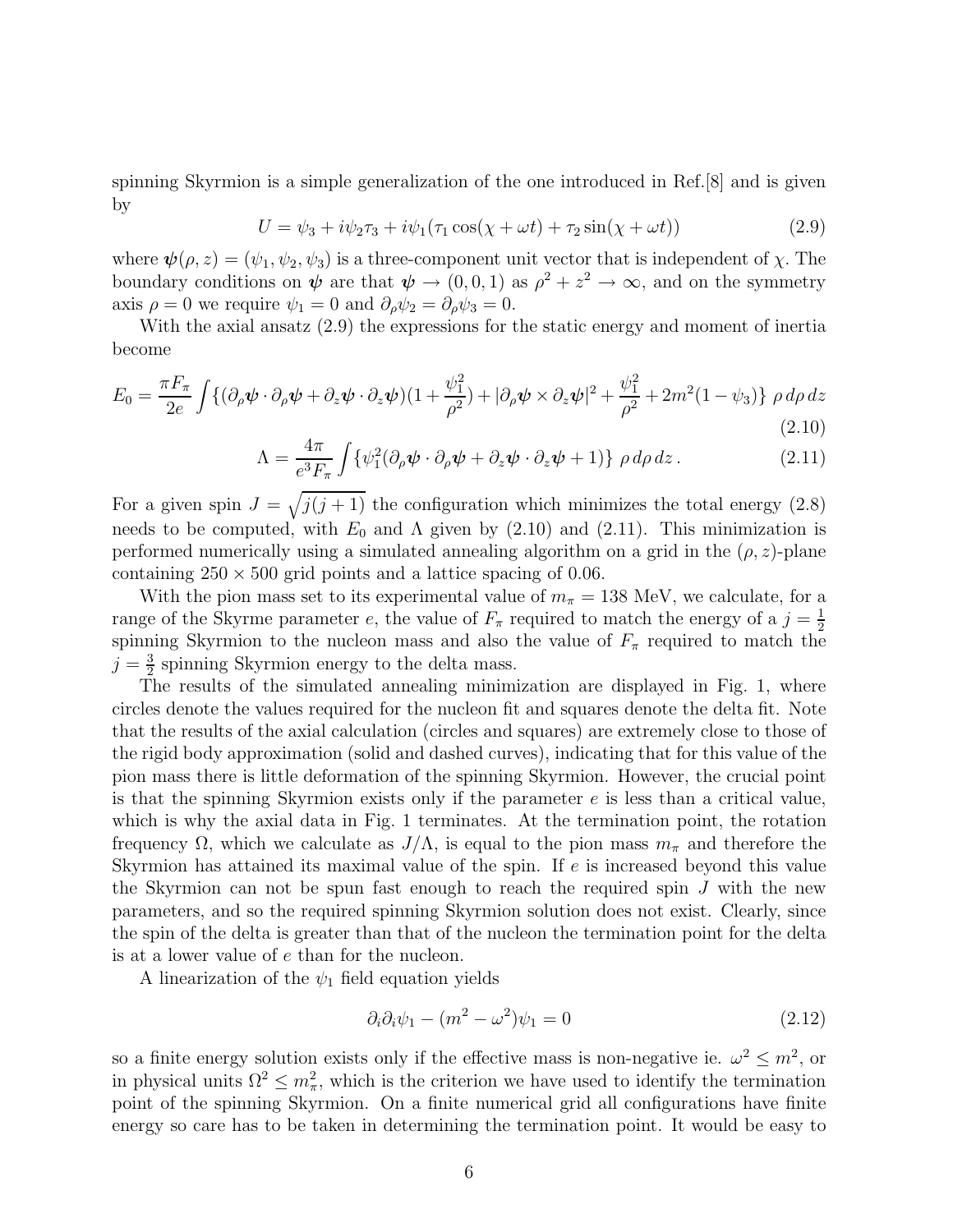

Figure 1: For  $m_{\pi} = 138$  MeV, the graph displays, as a function of the Skyrme parameter e, the value of  $F_{\pi}$  required to fit the nucleon mass (solid curve for rigid body approximation and circles for axial deformation) and delta mass (dashed curve for rigid body approximation and squares for axial deformation). Note that the data for the axial deformation of the nucleon and delta do not cross.

mistakenly compute a configuration with a rotation frequency which is apparently greater than  $m_{\pi}$ , but one can check that for such a configuration the computed energy is not independent of the size of the numerical grid, which signals that this is not a finite energy solution.

The crucial point about the axial data in Fig. 1 is that there is no crossing point of the nucleon and delta data, so there are no values of e and  $F_{\pi}$  that fit both the nucleon and delta masses. The crossing point within the rigid body approximation is well beyond the termination points of the axial data, so the standard values are an artifact of the approximation and do not correspond to any spinning Skyrmion solutions.

If the nucleon and delta masses are to be matched to the energies of spinning Skyrmions then the only possibility is to increase the pion mass beyond its experimental value. Increasing  $m_{\pi}$  allows the Skyrmion to spin at a greater frequency, so larger values of e can be attained, and it may be possible that both masses can be fit simultaneously.

It is of interest to note that several other studies, from different perspectives, have indicated that a pion mass larger than the experimental value yields Skyrmion results that agree better with experimental data. For example, studies of the Roper resonance [6] and comparisons between vibrational frequencies of multi-Skyrmions and nuclear gamma ray spectra [3], produce improved results with a larger pion mass.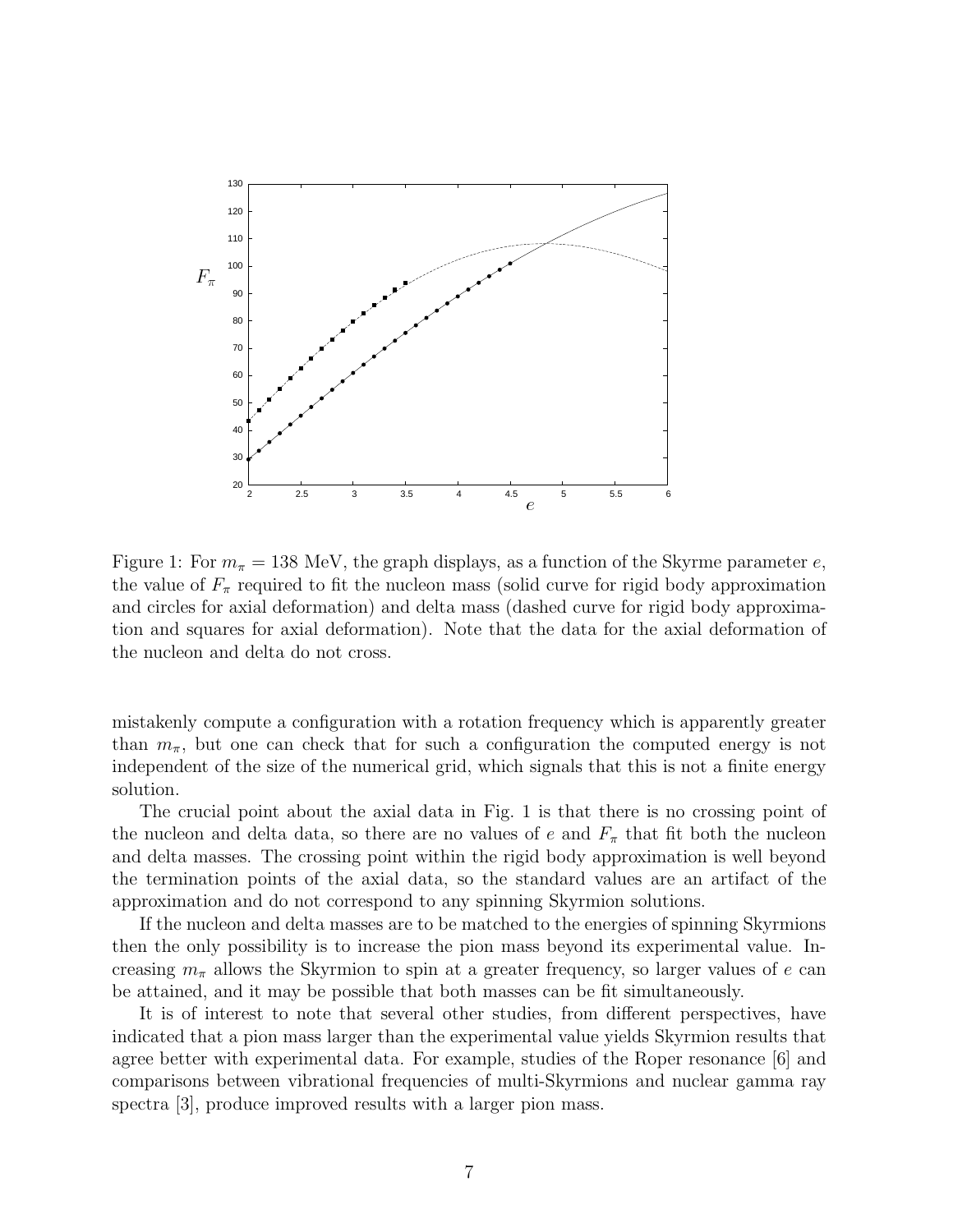

Figure 2: As Fig. 1 but with  $m_{\pi} = 276$  MeV. Note that the data for the axial deformation of the nucleon and delta still do not cross.

In Fig. 2 we display (using the same notation as in Fig. 1) the results of both the rigid body and axial calculations with the pion mass set at twice the experimental value  $m_{\pi}$  = 276 MeV. Note that now the axial computations show some differences from the rigid body approximation when the delta spins close to its allowed limit, indicating an increased deformation from the static Skyrmion. Although the nucleon and delta data are now closer to an intersection, they still do not cross, so again there are no values of the Skyrme parameters to fit both masses.

An examination of the spinning Skyrmion configuration reveals that most of the deformation can be captured within a hedgehog ansatz, so the leading correction is associated with a deformation of the size of the Skyrmion. However, if the deformed hedgehog approximation of Refs.[12, 7] is implemented the nucleon and delta curves actually cross for this value of the pion mass, as the termination points are not correctly predicted.

Increasing the pion mass a little more, to two and a half times the experimental value  $m_{\pi}$  = 345 MeV, produces the data shown in Fig. 3. Now the axial delta data is substantially different from the rigid body approximation, and the nucleon and delta curves intersect. With this value of the pion mass the Skyrme parameters can be determined by fitting to the nucleon and delta masses and the parameters are found to be  $e = 4.90$  and  $F_{\pi} = 90.5$ . This corresponds to a rescaled pion mass of  $m = 1.56$ , which is remarkably close to the value required in the study of the Roper resonance [6].

It is interesting that the above values of e and  $F_{\pi}$  are similar to those of the standard parameters, but now require a pion mass which is more than twice the experimental value.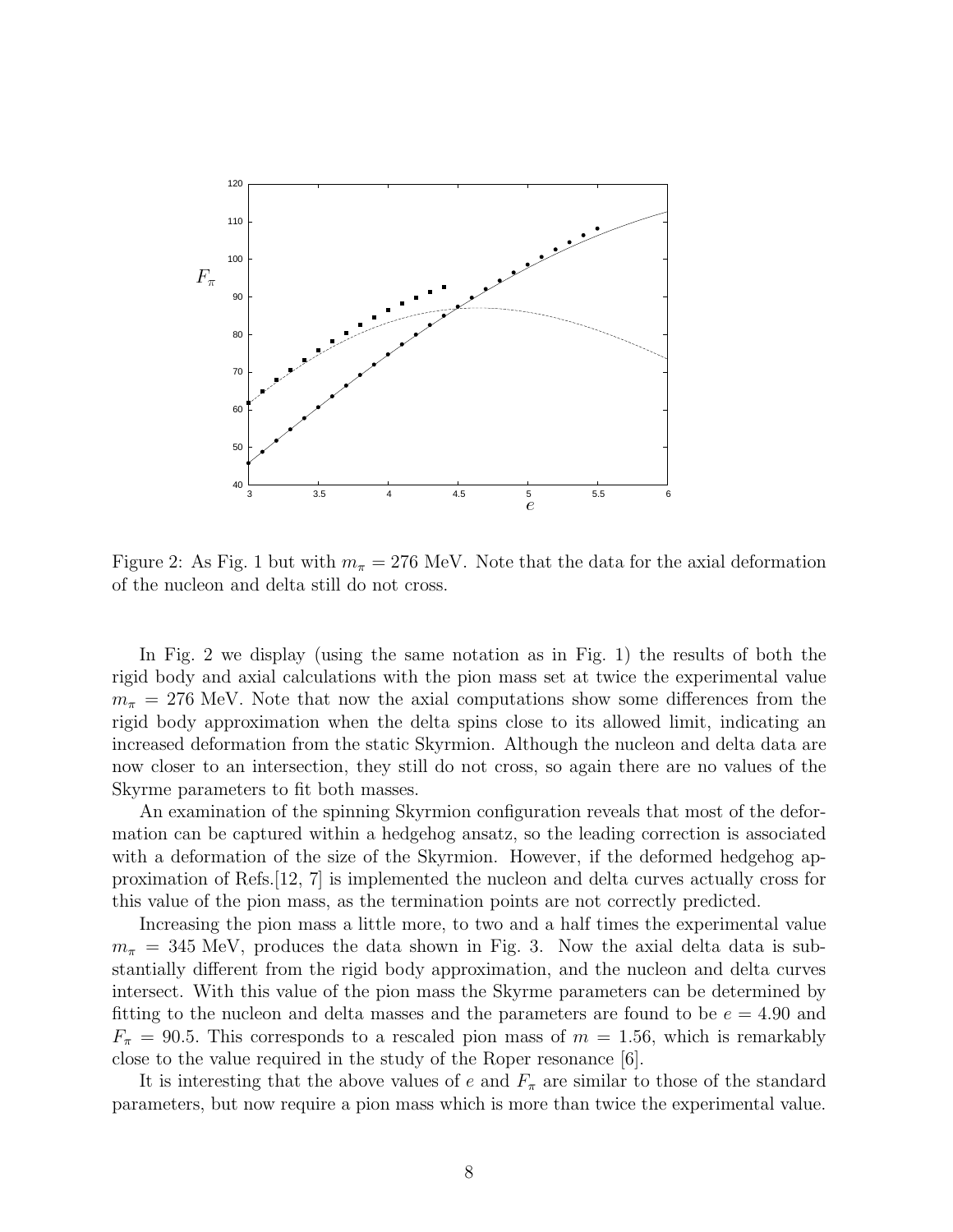

Figure 3: As Fig. 1 but with  $m_{\pi} = 345$  MeV. Note that the data for the axial deformation of the nucleon and delta now cross.

There is clearly a critical pion mass in the range 276 MeV  $\leq m_{\pi} \leq 345$  MeV above which a fit to the nucleon and delta masses is possible and below which it is not, but we have not computed this since it requires a substantial number of simulations and is probably not the best way to fit the Skyrme parameters. The values of e and  $F_{\pi}$  at the crossing point (when it exists) appear to be fairly stable to changes in the pion mass, so the above set of values seems a suitable set for further investigations.

In comparing our results with previous studies, we note that Skyrmions spin rather slowly in the sense that the deformation from the static Skyrmion is quite small even when the rotational frequency takes its maximal value. Only for a large pion mass (which sets the maximal rotation frequency) and then only for the delta, is a significant deformation found. This agrees with the findings of Ref.[14] in the sense that there it was also found that substantial axial deformations occur only for large values of the spin. However, we find that such solutions can not exist as finite energy spinning Skyrmions unless the Skyrme parameters are substantially different from the standard values.

Our results should be contrasted with similar studies on planar baby Skyrmions [10], where the important difference is that the moment of inertia of a baby Skyrmion is infinite as the maximal rotation frequency is reached, thus allowing any spin to be attained. In this case the deformation close to the allowed maximal spin is substantial, as one would expect from a diverging moment of inertia.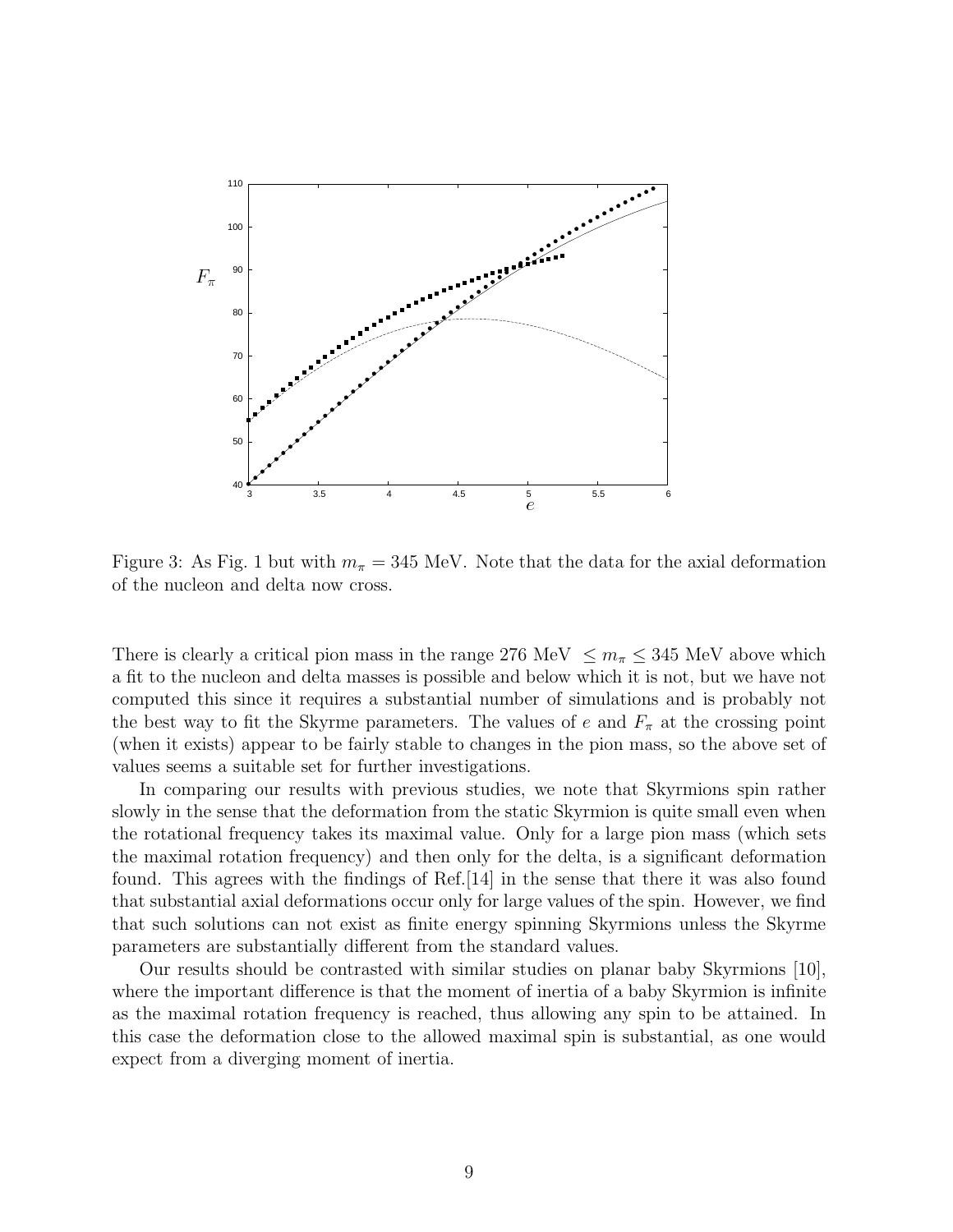## 3 Conclusion

In this paper we have used an axially symmetric numerical code to compute the energies of spinning Skyrmions and have determined the parameters of the Skyrme model to fit these energies to the masses of the nucleon and delta. We have described how the standard Skyrme parameters are obtained in a region which is not physical and are an artifact of the rigid body approximation. Moreover, we have shown that the nucleon and delta masses can be matched only if the pion mass is set at more than twice its experimental value. This result supports recent work [4] on multi-Skyrmions, which finds that setting the pion mass to be substantially larger than its experimental value yields multi-Skyrmions whose qualitative features are closer to those of real nuclei.

A valid criticism of fitting the Skyrme parameters to the nucleon and delta masses is that the delta is an unstable resonance, which nevertheless must be modeled as a stable spinning Skyrmion. Note that using the rigid body approximation, or the axial ansatz with a rotation frequency above the pion mass, does not model the delta as an unstable solution since there is simply no solution, rather than an unstable one. It would therefore seem that a better approach to fixing the Skyrme parameters is to use properties of multi-Skyrmions, and these appear to favour a larger pion mass [4]. The main result of the present paper is to conclude that a large pion mass is not incompatible with studies of the single Skyrmion, and indeed the nucleon and delta calculations support this view.

Finally, the parameter  $m_{\pi}$  is interpreted as the pion mass but there are all kinds of quantization issues beyond the zero-mode quantization, such as the calculation of the Casimir energy [9], which are difficult to resolve due to the fact that the Skyrme model is a non-renormalizable field theory. As we have mentioned earlier, one optimistic approach is that these effects can be partially modeled by a renormalization of the Skyrme parameters, in which case  $m_{\pi}$  could be interpreted as a renormalized pion mass, and therefore a larger value is not necessarily in conflict with the smaller experimental value.

## Acknowledgements

Many thanks to Juan Ponciano, Bernd Schroers and Nick Manton for useful discussions. This work was supported by the PPARC special purpose grant "Classical Lattice Field Theory". SK acknowledges the EPSRC for a postdoctoral fellowship GR/S29478/01.

## References

- [1] G. S. Adkins and C. R. Nappi, The Skyrme model with pion masses, Nucl. Phys. B233, 109 (1984).
- [2] G. S. Adkins, C. R. Nappi and E. Witten, Static properties of nucleons in the Skyrme model, Nucl. Phys. B228, 552 (1983).